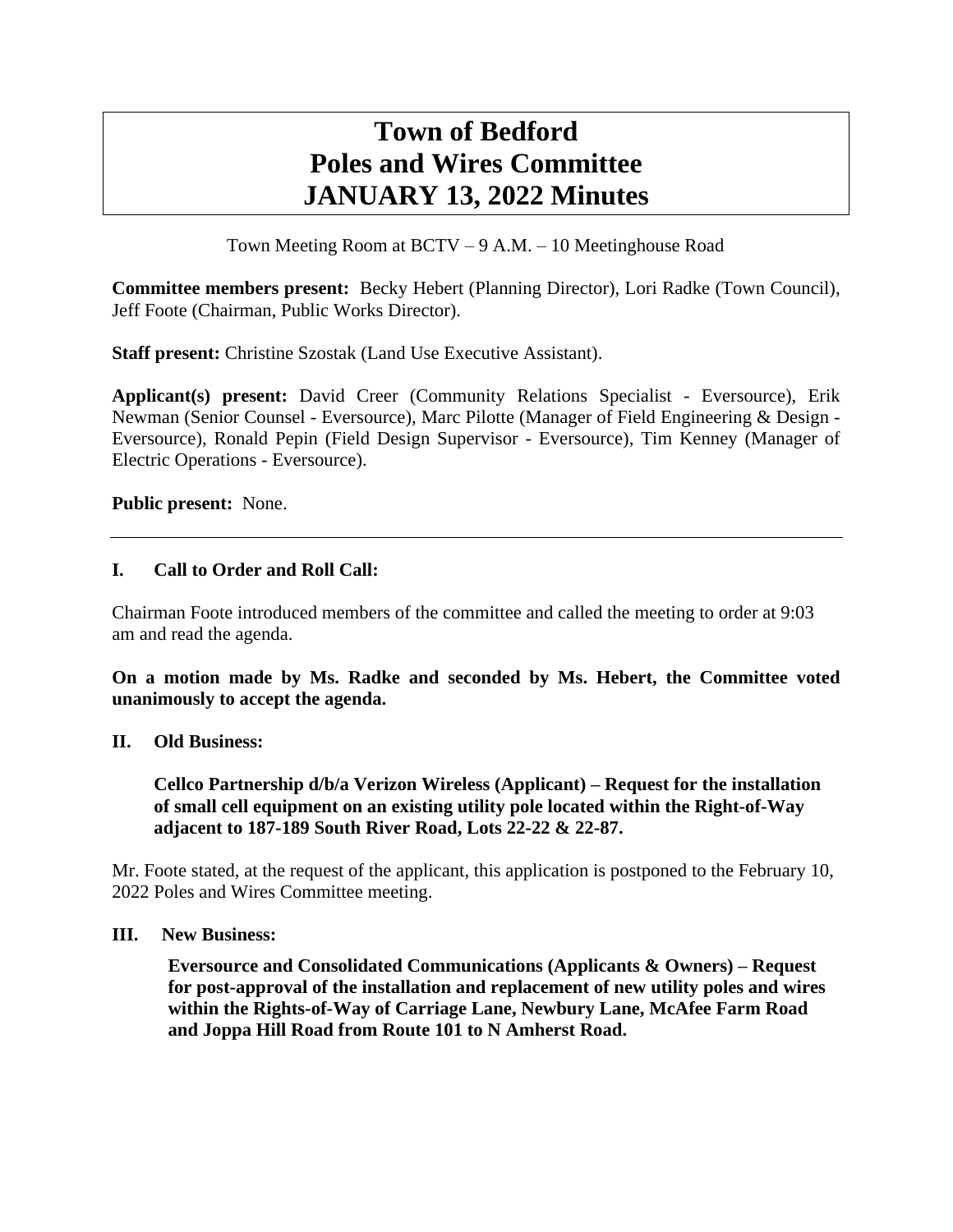Mr. Foote opened the meeting by asking if Eversource and Consolidated Communications were both in attendance. Eversource representatives were present, there were no representatives from Consolidated Communications. He then asked the representative from Eversource to open their presentation to the committee.

Mr. David Creer, the new Community Relations Specialist with Eversource introduced himself and mentioned that they would have some introductory remarks, an overview and answer questions. Also in attendance with Mr. Creer were Ron Pepin, Field Design Supervisor, Mark Pilott, Manager of Field Engineering, Tim Kenney, Manager of Electric Operations and Erik Newman, Senior Counsel. We are here to talk about our Joppa hill road electric liability project that was performed last fall here in Bedford. This project included maintenance and increased reliability for the area which is in the public interest because of the growing service area and growing number of people in the community. The project would increase the reliability. As part of our permit application, we are respectfully asking for some waivers from some of the Town's ordinance provisions including a standing waiver for the notification requirement. Our outreach practices include notifications to customers within the vicinity of the project to warn them of upcoming planned outages anyway. We are currently examining ways to adapt our current notification system, but given the volume and scale of our projects, we need those to be automated to make sure that they are done correctly. We have also found that first class letters are effective for our customers and are an added convenience over certified mail.

Continuing, Mr. Creer stated second, we are requesting a standing waiver from having detailed plans stamped by a certified engineer or surveyor. All of our construction standards are in compliance with National electric safety codes as well as by the rules and regulations of the New Hampshire Public Utilities Commission (PUC). Having plans approved by an external engineer would cause unnecessary delay and increase costs that would eventually be passed on to our customers. We are also requesting a standing waiver from the requirement to take photographs of before and after the installation of each new pole. For the scale of the projects that we do, it would be unreasonably burdensome and time consuming for our routine maintenance work and we would like to provide an example photograph instead. We are also asking for a waiver from the minimum150 foot distance between poles, for this specific job. The reason that they are not 150 feet apart are detailed in the application materials. Finally, we are requesting a standing waiver for the \$100 per pole fee, because the cost would be overly burdensome for projects of our scale as well as that we do not believe the \$100 per pole fee aligns with the state statue which authorizes pole permitting application fees. With that, my opening comments are done. Thank you again for giving us the opportunity to come before the Board. If you have any questions, we have a whole crew here.

Mr. Foote stated you mentioned standard requests and specific requests for this application. Mr. Creer replied we have our application in for this specific project, which we are requesting waivers and a lot of these waivers would also be, we are asking for standing waivers, so that all future projects would also have that waiver included as well. The pole one was more of a specific pole to pole issue.

Erik Newman, with the legal department at Eversource, spoke to the Committee at this time. I am going to make a brief statement regarding the request for standing waivers. The thinking is that Eversource did participate when the ordinance was first being deliberated. We had some objections at that time about some of the provisions that ultimately did get codified, but my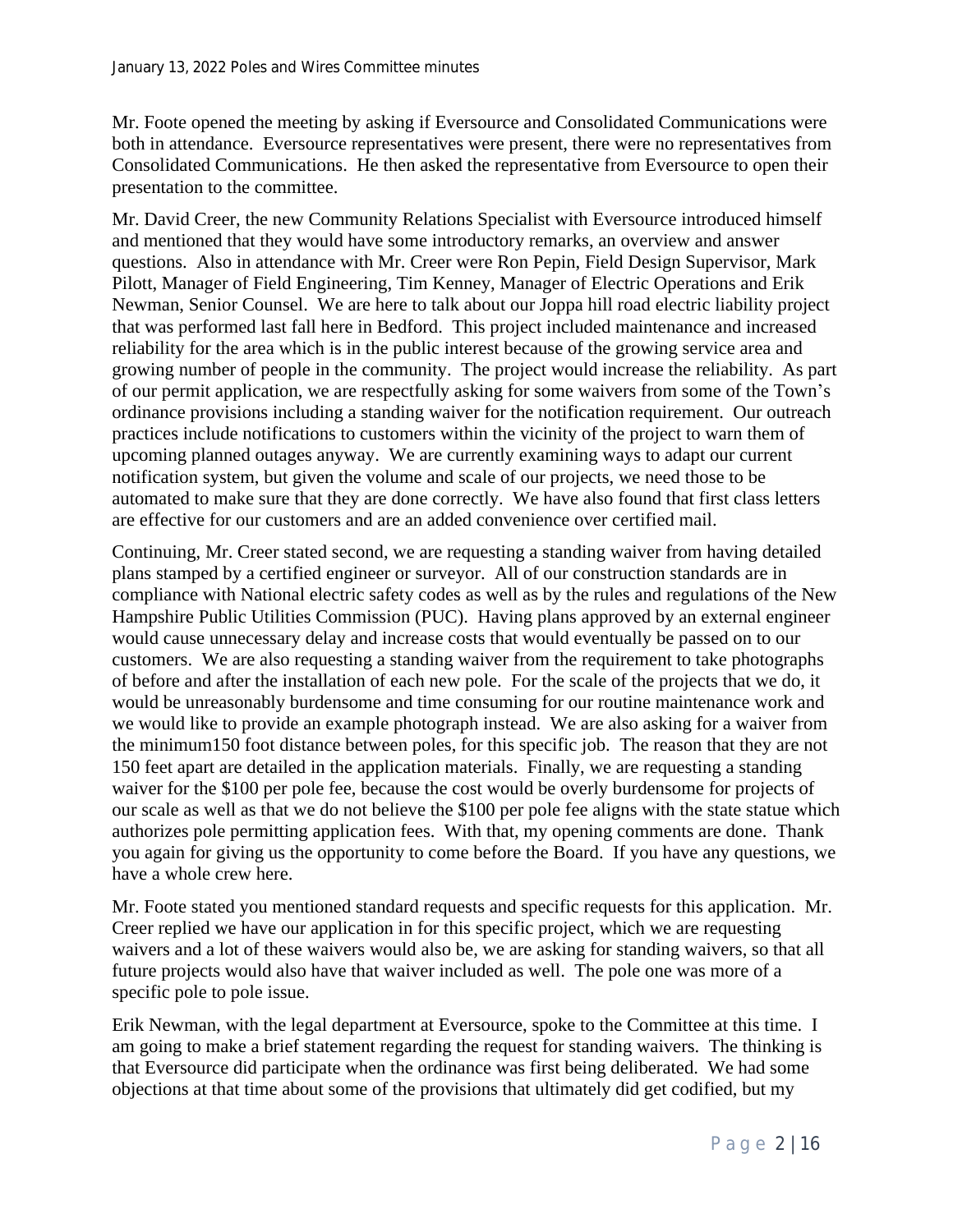recollection of some of the discussion around the ordinance in general terms, was it was in large part kind of a reaction to the personal wireless carriers coming in, and starting to install different types of poles and there were aesthetic considerations in relation to that, and I think that Eversource and CCI (but they can speak for themselves if they wish to) are in a bit of a different category for a number of reasons. There is a lot of history of us performing these types of pole installations in the Rights-of-way for many decades. So there is a good depth of understanding on how we go about our business. We are doing a volume of installation which other types of utilities, companies, looking to utilize the road rights-of-way are not. There is some uniformity as to how we go about things, and for those different reasons and as a practical consideration our customers are always demanding that this work be performed presently faster than we are capable and if we have to wrap in a number of these additional requirements and notifications, the visual analysis, that is going to slow things down, increase costs, as we mentioned and those ultimately get passed to our customers, your residents. So, it seems that certain of these are unnecessary, perhaps they weren't originally intended for the more routine electric utility installations, and for those reasons we are requesting a kind of standing waiver. We would continue to practice, as I understand it, of informal communications with the Public Works department ahead of the projects, so if there was a sense that something we proposed to do was out of the ordinary, obviously the standing waiver could be revisited. We could do whatever we needed to do to address this committee's interests on a case by case basis. To have to put that package together for every routine installation would be challenging, presently, in respect to the notification requirements. We simply, the distribution group does not have the ability to perform that, and it is something we are looking into. Can we modify the existing notification requirements, to add some of the substantive information that the ordinance is requiring. How do we go about identifying the parties within the geographic distances to the extent that our existing notifications aren't already capturing those same people? There is a bunch that we are looking into, but at the same time we have a number of projects that will continue to happen. We are requesting consideration of this concept of a standing waiver that we may revisit on a case by case basis.

Continuing, Mr. Newman stated those are my remarks in that generally, and on the fee, I just wanted to make reference to an article from the New Hampshire Municipal Association, it's title "Fees from municipal services," and if you are not familiar with the New Hampshire Municipal Association, they are kind of an objective, I don't know if they are not for profit, but they provide advice to Towns throughout the state, since folks such as yourself, largely participating on these Boards are volunteers and don't necessarily have that background experience. In any case, on the question of municipal fees, here's what the association has stated: that a fee is a part of a regulatory process, rather than a revenue raising process. In order to be valid a fee must bear a relation to and approximate the expense of performing the function. If the amount collected is clearly in excess of the approximate cost involved it is a revenue measure in the nature of a tax. A tax cannot be assessed in the guise of a fee, therefore whenever a new or modified fee is contemplated, the municipality must find authority to charge for the service under an enabling state statute and then must set the fee in an amount which bears a reasonable relationship to the cost of providing the service. In our view, the one hundred dollars (\$100) per pole application fee violates the principals outlined by the Municipal Association's guidance for a number of reasons. First off, charging a hundred dollar, per pole, fee we believe bears little or no relation to the expense of administering an application, at least for the types of applications that Eversource would be routinely submitting. So if we are setting a line of five new poles on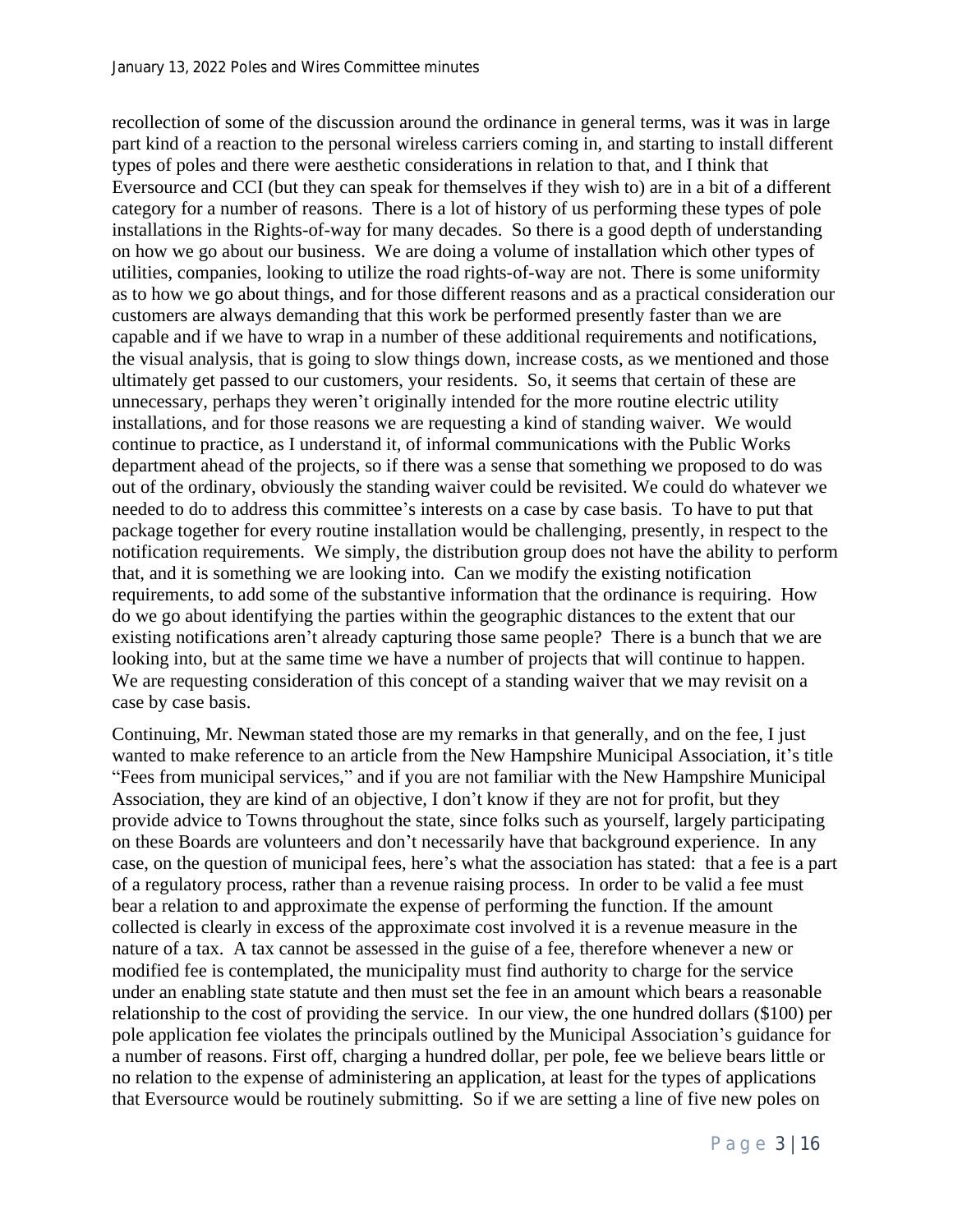the side of a road, reviewing the application, we believe, would not require five times the effort of a single pole in that location. Because, for our types of projects the abutting topography and characteristics don't vary so dramatically from one pole to the next, nor do the design elements of our poles and wires. So there is duplication and overlap in consideration of whether the public good is served by their placement which is a standard under the state statute for whether or not to grant a license under RSA 231:161. We also believe that one hundred dollars is arbitrary and it's viewed as in excess of the costs associated with processing the license and it really is unprecedented. In our experience no other Town's in the state charge an application processing or per pole fee. Instead, they uniformly charge the ten dollar fee that the state statute expressly authorizes, that is paid when the license is issued. So, if this was a new personal wireless carrier seeking a license who hadn't been connecting business in the Town before, and was using a novel tower design then perhaps the fee makes more sense because there would be more effort in considering their request and administering the license application. We believe Eversource is routine and at this point should be familiar and we believe that fee is excessive.

Mr. Foote asked Ms. Hebert if the application fees were for re-set poles; it is for new poles, correct? Ms. Hebert mentioned that Jillian Harris was not at the meeting today, and because I am a voting member on this committee I am not in the loop in her discussions with your applications, so what is the fee that we would be waiving? Mr. Newman responded so, under the new ordinance, there is a fee of one hundred dollars per pole. Ms. Hebert state per new pole. Mr. Newman stated only new poles need the license. If we are simply replacing a damaged pole that is under an existing license. Ms. Hebert stated right. So how many poles are you looking at in this application? This is a big application. An Eversource representative answered nine new poles. Ms. Hebert said you would have a nine hundred (\$900) application fee for what I would consider an extensive community utility project. Mr. Foote stated yeah, and I would tend to agree so the Town is asking for, and I have heard the word cost and I read the application and Jillian's staff report, and I saw the word cost mentioned to be passed on to the rate payers several times in this, and then I also went through some old emails that I had sent out in 2017 that referred to poles that we want relocated in 2009. And, I have had conversations with Kelly Merritt on this and frankly I had a lot of sympathy as far as some of the tasks that you had to complete to install a new pole or relocate a pole, and in the past we always had good communication with the field staff and so I was feeling somewhat comfortable that maybe we should consider because of the long standing relationship and then we got to this application here, where we had no communication at all. We had residents calling us, complaining, asking us what was going on, none of us had any idea at all until we went out in the field and asked what was going on. So as for waiving some things and performing some tasks administratively without coming to this committee, I did have sympathy and I still think there is, we should have consideration for that, but based on the exercise that we are here for today, you are combining both of the efforts but we should be separating them. And, again, we have a utility meeting each and every year, and I am looking at an email that we sent out January 18, 2017, we have a utility meeting every year and in the past we would have people like Mario Boucher show up, Mark Gagne, Mike Moder, there has been a lot of really good, solid people that would work with the Town over the years and we are here today and I am really struggling to really have sympathy for you. Again, I sent an email in 2017 and I referred to our 2017 projects so we could work together like we always have with Eversource, Consolidated, the Water Works, the gas company, all of the utility companies. We always had a utility meeting for the eighteen or nineteen years, almost, that I have been here. So I send this out in 2017 and I highlight the Joppa Hill Road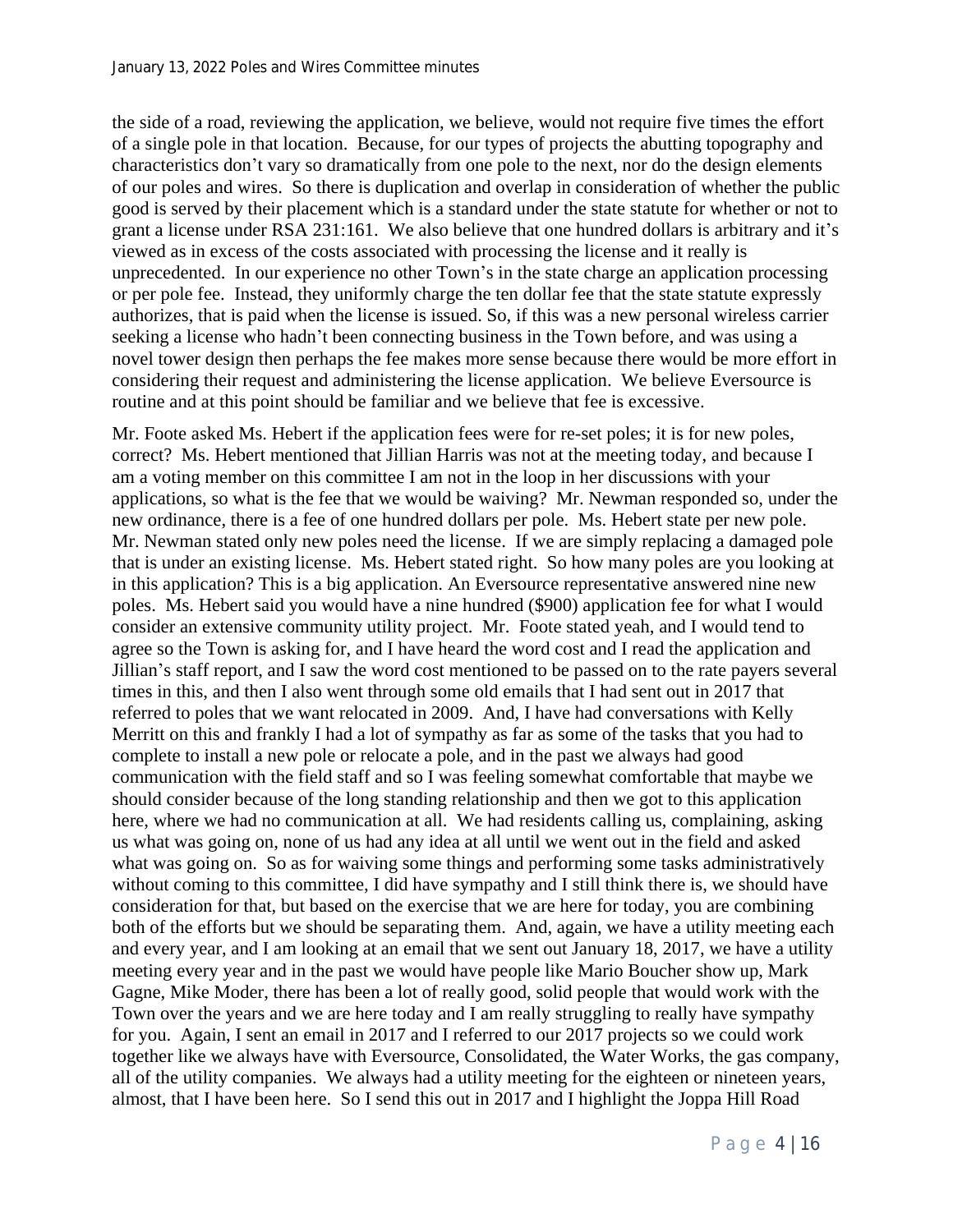project just south of Mill Stone, pole relocation. Then I refer to 2009 in the email, Joppa Hill project at Old Evergreen, pole relocation and then I look at your submittal today here at the intersection of Evergreen and the pole is still in the way, so you went through and spent all this money, went through this big exercise, you didn't notify the Town and so what would help me out a lot is what is it going to cost to relocate that pole thirteen years later, what is the total cost of the project? We are asking for a thousand (\$1,000) dollars for administrative review and I don't think that is unreasonable at this point. I think you are right that it should be a case by case basis, but to have a standard waiver, today I am hesitant in moving forward in that direction Becky. Ms. Hebert stated I think there was a significant amount of staff time spent on this application because it was after the fact. And I think moving forward if we could come up with a joint notification system that meets our ordinance, you were at the meeting when the ordinance was adopted. Eversource was aware of this process, this permitting procedure, and I know it's new but I think there could be strong communication, a partnership between Eversource and the Town to reduce some of that friction between the community, the Utility company and Town staff, where a waiver might be justified, but in this case I feel like the fee is reasonable considering the effort that has been put in to this application. Mr. Newman responded yeah, I think it would be helpful to explain some additional detail on this particular project, the Joppa Hill and perhaps why some of the steps we would typically be undertaking in terms of communication and advance notification were missed. Mr. Newman asked Mr. Pilotte to speak to this.

Mr. Pilotte approached the Committee at this time. He asked if he could speak a little about this particular project. So typically this is a CCI maintenance area, and they are responsible for pole setting. This project was identified over a year ago. Mr. Foote asked if the Town was notified of this. Mr. Pilotte responded so, typically our designers and technicians work with the Town agents to let them know and in this particular case, that would have been CCI, CCI would have been your primary contact. Mr. Foote stated he saw Mike Mullen's name on here, and I totally agree that emails we look for, I have been out, our staff has been out so many times. Mr. Pilotte then said so what happened on this project from a design standpoint, we didn't use an internal designer, we hired out to one of our engineering contractors to do the design. The design was populated earlier last year. CCI was notified, and our full expectation was that CCI was going to participate in the surveys, they were going to notify the road agents and they were going to set the poles. They didn't, that didn't happen. This particular project was a load driven, as well as reliability driven project so we had to move forward with the project. Where we dropped the ball in the communication process is the contract designer, when we realized Fairpoint was going to back away from participating in the poles sets, at that point in time we should have went directly to the Town road agent and reviewed the project with the Town and we didn't. So we accept responsibility for that. It is not how we do business. We have good working relationships with the road agents in all of the Town's we are responsible for doing the pole setting and we want to continue to work with the Town, even in cases where CCI may not come to the table and perform their pole setting requirements. So, I just wanted to speak about that communication piece because that is not the norm that is not how we operate. Mr. Foote stated I agree with that, as I said I have been here almost nineteen years, we always have a utility meeting, and if you have a project we would meet you on site, we would walk it with all three parties, CCI, you and us, this just did not happen. Mr. Pilotte answered you are absolutely right. And you know, we have taken steps to make sure that doesn't happen again, but that is the explanation.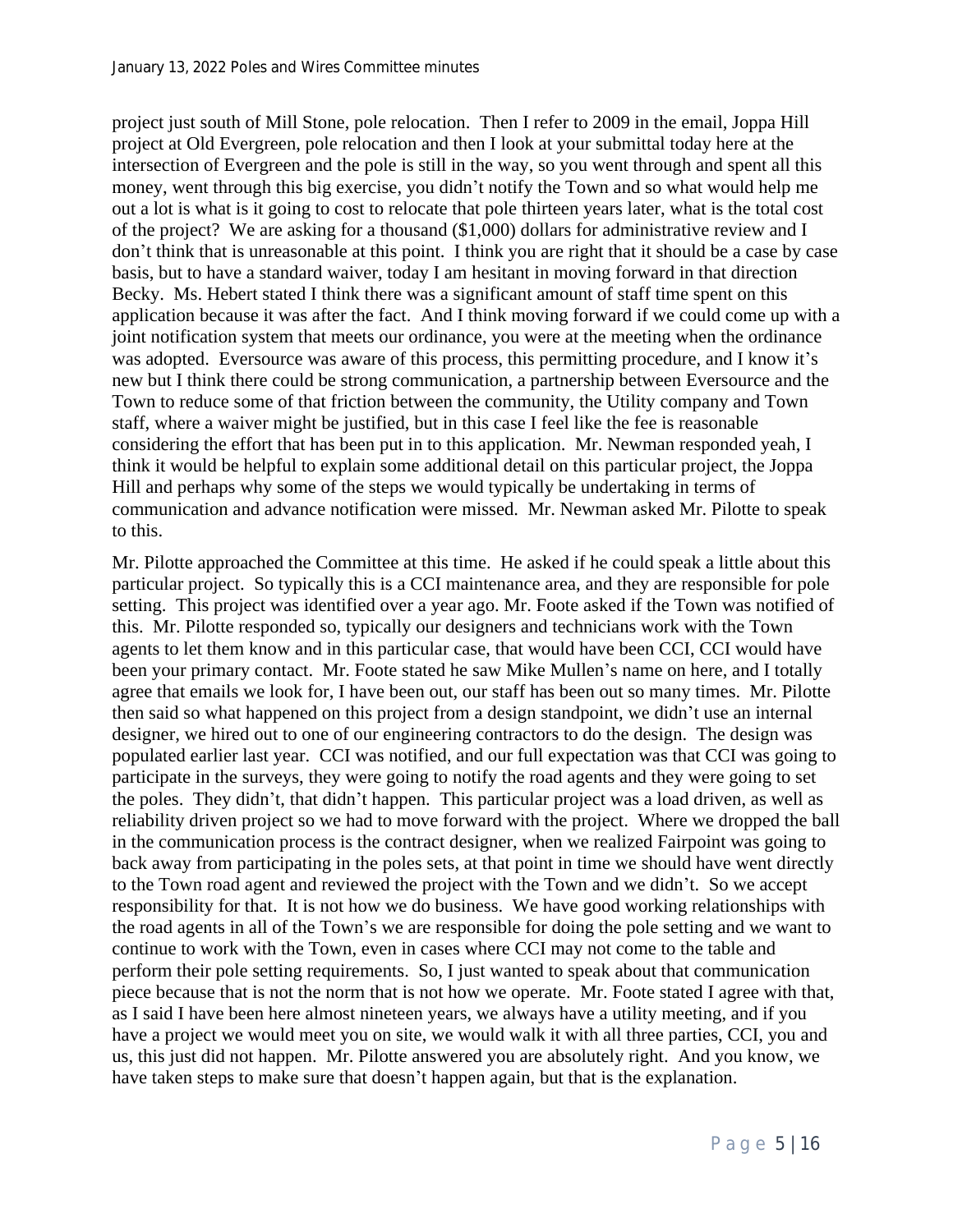Mr. Foote asked what steps have you taken so that it doesn't happen again? Mr. Pilotte answered so we have talked to our contract designers and explained to them that look, you have to engage the Town, you have to engage the customers when you are out there doing the design. It can't solely rely on CCI. There have been situations where we have been forced to set the poles because customers need service in a fairly short period of time and they just can't meet that schedule so we have had to step in and do the pole setting. That is what happened in this particular case. We definitely want to work with you, we do much better communication, and this is not typical of Eversource dealing with the Town of Bedford.

Continuing, Mr. Pilotte said now as far as the utility committee, you have a utility committee that works or meets periodically? Mr. Foote answered the Town engineer has a utility meeting in January. Last year and the year before it was partial remote, Partial on site; we offered it the last two years with a hybrid model either in attendance or remote and then previously for sixteen years before that it was in person and all of the utility companies showed up. Mr. Pilotte said okay. Mr. Foote then said we should change our methodology. Mr. Pilott stated as far as I am concerned I am the manager of the field design and engineering group in this area of responsibility and we should be participating in that meeting. We absolutely should be. Mr. Foote asked if they were located in Goffstown or Bedford. Mr. Pilotte answered my office is located in Hooksett at Legends Drive, but I cover two area work centers the Bedford area work center territory as well as Hooksett. I have designers that work in both areas as well.

Ms. Hebert said this committee is new and could do a pre-application consult with you, so if you had questions about a big project in Bedford, what makes sense from a permitting standpoint, we are only going to have this many number of new poles. I think that process would help moving forward for both of us if you feel there are aspects of the ordinance that need adjustment for your utility installation, because we know one size does not fit all. Mr. Pilotte stated precisely. Ms. Hebert continued by stating from a legal standpoint, we have to try and make that work. We know that every permit is going to be unique. Mr. Foote stated Becky that is a great point. Essentially that is how we always worked, we always tried to collaborate with everyone and move things forward so we didn't injure the road, or if they had something pending. That's the process that we always subscribed to over the last decade and a half. Mr. Pilotte stated so as far as I am concerned that is the process we want to adhere to. Mr. Foote then stated I really like what you said is, I have a pre-application, and you can send an email to her or I and say this is what we want to do. We need a pole on a certain road, it got hit by a car. If it is an emergency type thing we could accelerate that, we understand and have someone on call 24 hours a day that can make decisions and if they can't they will call one of the administrative staff, so we understand reality. Mr. Pilotte said yes, but for a project like this we should have communicated with you better. Mr. Foote stated so I think that is a good way to approach it. Ms. Hebert stated I am glad you are here today and we are able to have this conversation. Mr. Foote stated me too. Mr. Pilotte answered we want to have this conversation because we want to have a good working relationship with the Town. Mr. Foote stated we always have, honestly.

Ms. Hebert then stated to the waiver to the notification, again I would love to think that Eversource and the Town can communicate because you have a community outreach department, and you have folks assigned to that role to each Town in the State. I live in New Hampshire and I have received a letter every now and then saying hey we are going to be doing utility work along your street, this is when it is happening, and this is what you can expect. If we could loop in this process the resident of Bedford would be notified of this process through your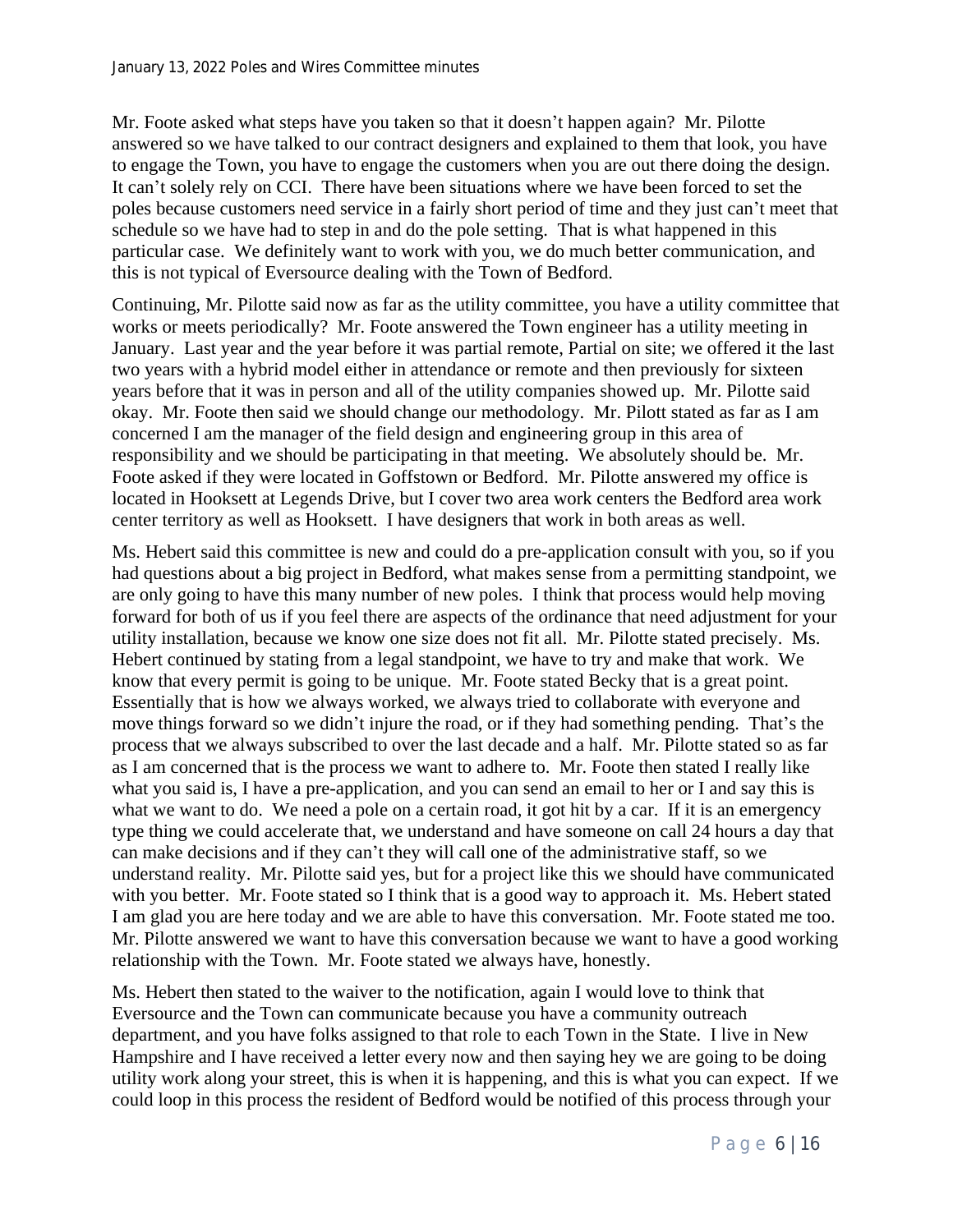normal business practice. Mr. Newman stated that is our intention too, just we can't implement a registered mail notification. Ms. Hebert stated after the fact. Mr. Newman said yeah, or even in general, but that system is switching over to something new and we are trying to learn what the new system can accommodate, we will have a dialogue with you about that.

Mr. Pilotte said from my perspective on the community communication front, you know this certainly was not a small project but it wasn't a vastly huge project from our perspective and so there was some debate as to whether we should have had a project manager engaged with this project. Had we done that, there would have been a community relations component, there would have been communication with the Town, and you would have had a lot more dialogue. In retrospect, in my opinion, we probably should have had a project manager assigned to this project. Mr. Foote said also explain to me, I've done it for a few years, it was always Fairpoint, Consolidated now, before that whoever, but Eversource would never set a pole unless consolidated okayed it. I'm wondering, how did that happen? Because it is new to me. I have never seen where Consolidated was not approving the pole set. What happened there? Mr. Pilotte asked Ron if that was something he could speak to.

At this time, Ronald Pepin approached the Committee and was welcomed by the Chairman Mr. Foote. Mr. Pepin stated that over the past few years, I wish someone from CCI was here to speak to this, but CCI has become a lot more difficult to work with. It's been very difficult for us to gain agreement on a lot of things. Contractually, they are supposed to set poles that are joint poles in the Town of Bedford. You are exactly correct that part of the internal processes that both companies use and have agreed to is that there is supposed to be notification and communication between companies and agreement as to where poles are going to go. But, the reality right now is that we have not been able to get CCI to meet with us often, when we have projects of this scope and scale they are unable and unwilling to set the poles and we are in a tough spot. We have to be able to serve our customers, so the lesser of two evils is we are not going to have people go without power, we are going to set the poles to be able to maintain service. We are obligated to do that first, and hopefully some point the situation with CCI will improve. I know that there is a document up with the PUC now that proposes that Eversource take ownership of the poles and relieve CCI of that burden, partially because of the difficulties we have had with trying to work with them and get things done. It is not an ideal situation, and we are trying to do the best we can with it, but it unfortunately results in things like this. Sometimes we are going to set in their area if they cannot respond and we need to have a pole set. Mr. Foote asked if communities can do the same thing under your scenario. Mr. Pepin said I'm sorry? Mr. Foote said would a community be able to set a pole in the right-of-way for its own advantage for them at that point, or basically could anyone show up and do it? Right? The electric light could show up to do it now, right? So there needs to be order in the process. And what you are saying is that you did it because you needed it, but that doesn't preclude Comcast from setting poles to get to a residence. It doesn't preclude Electric Light from setting a pole to serve the community, correct based on the process that you are now experiencing? It seems like the Wild West.

At this time, Tim Kenney approached the Committee. He stated we do approach CCI and say hey we need this set here, and if they cannot accommodate in that time frame we will say hey, we need this set by, we call it a drop dead date, we need it set by January 3, if they can't accommodate we are going to go and do it. Mr. Newman then stated that I think the concern you are expressing is that in that circumstance where it is the CCI service territory but they are being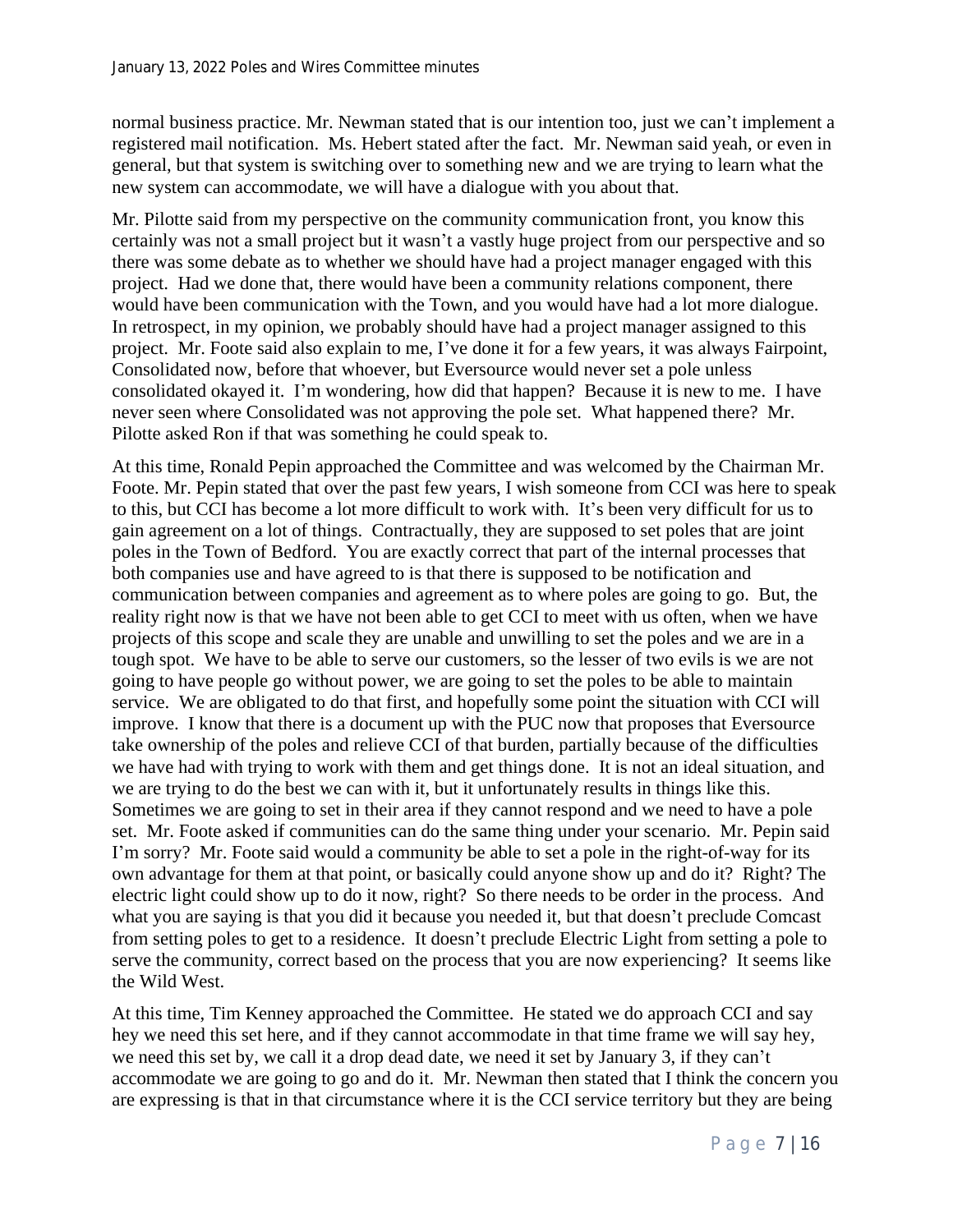non-responsive, you want to make sure that the company to the Town and the company to the abutter communications and notifications are taking place. This was an unusual circumstance because we were stepping in at the eleventh hour and because we did drop the ball as we acknowledged. But also, it was happening right around the same time that this new ordinance came into effect. I don't want you to think that every time a situation could arise where Eversource had to step in, in the CCI service territory to maintain service and that we would be doing that without seeing the license. We understand that this ordinance is now in effect and understand what the obligations are and we think we would continue to ask for waivers in certain scenarios but just because we are stepping in doesn't mean that we would not seek a license going forward. This was I would like to think an unusual experience. Ms. Hebert stated I think the Town could be flexible with the mailing requirements if you can't do certified mail. But I think it is very important that the notices are sent to the people as prescribed in the ordinance, like the 200 feet from the installation. You develop a list and maybe cite this meeting and the Town of Bedford and make sure we are part of your communication process to the Town so you are not doing duplicate letters to affected landowners. Mr. Newman responded right, that is part of what we are considering because the timing issues around when the current notifications go which are more oriented toward an upcoming outage which is not necessarily aligning with the ordinances objective of providing notice in advance of the meeting of the Pole Committee. We are trying to wrap our heads around that as we are implementing a new system that we would be using for notification. We will have to just approach that when we have a better understanding the next time we have a project requiring a license, I expect we will be back in talking with you.

Mr. Foote said so along with what Becky has said, in the past, and we have done it several times when you have the transmission projects, they will send us, and we will post on our DPW website, what you are doing. So if someone calls, we can say oh it is on our website. The phone did ring off the hook there for a couple of days, Ms. Hebert agreed, on this project, and we would say we have no idea what you are talking about. So, we send someone out and the people doing the work had no idea about any of this. They were just there to do their job. Mr. Pilott stated that is an excellent avenue to get that information out there. Mr. Foote responded yes, it is one, and at least if the phone rings we have an answer. Mr. Pilotte replied exactly. Mr. Foote then stated we are willing to, just like with DOT or anyone else that has a project, we happily will include it on our website. Believe it or not, I have a Town Councilor here, our department website without any advertisement or promotion get sometimes in a month a thousand hits during construction season.

Ms. Hebert then stated this particular roadway corridor to Joppa Hill Road has significant amount of Town owned land. So we were an impacted land owner and it is the most coveted piece of open space in the Town of Bedford and one of our most scenic roadways, so not having advanced notice for a project like this, I know it's not a designated scenic road, but it means a lot to the Town and I think that spurred the volume of calls, because people drive Joppa Hill Road, and in their minds that is the quintessential Bedford. It is an important area. Mr. Newman stated Eversource is certainly hearing your concerns on this project specifically, and how we need to go about the business of these pole sets going forward. That will all come back to a broader project team, and I expect folks involved in projects in Bedford have a much heightened sense of sensitivity to these types of issues, but the Joppa Hill project is complete, it does need a license, so I guess it sounds like we need to have an on-going dialogue for future projects, but I guess we would ask the committee today to consider waivers for the Joppa Hill projects specifically. Is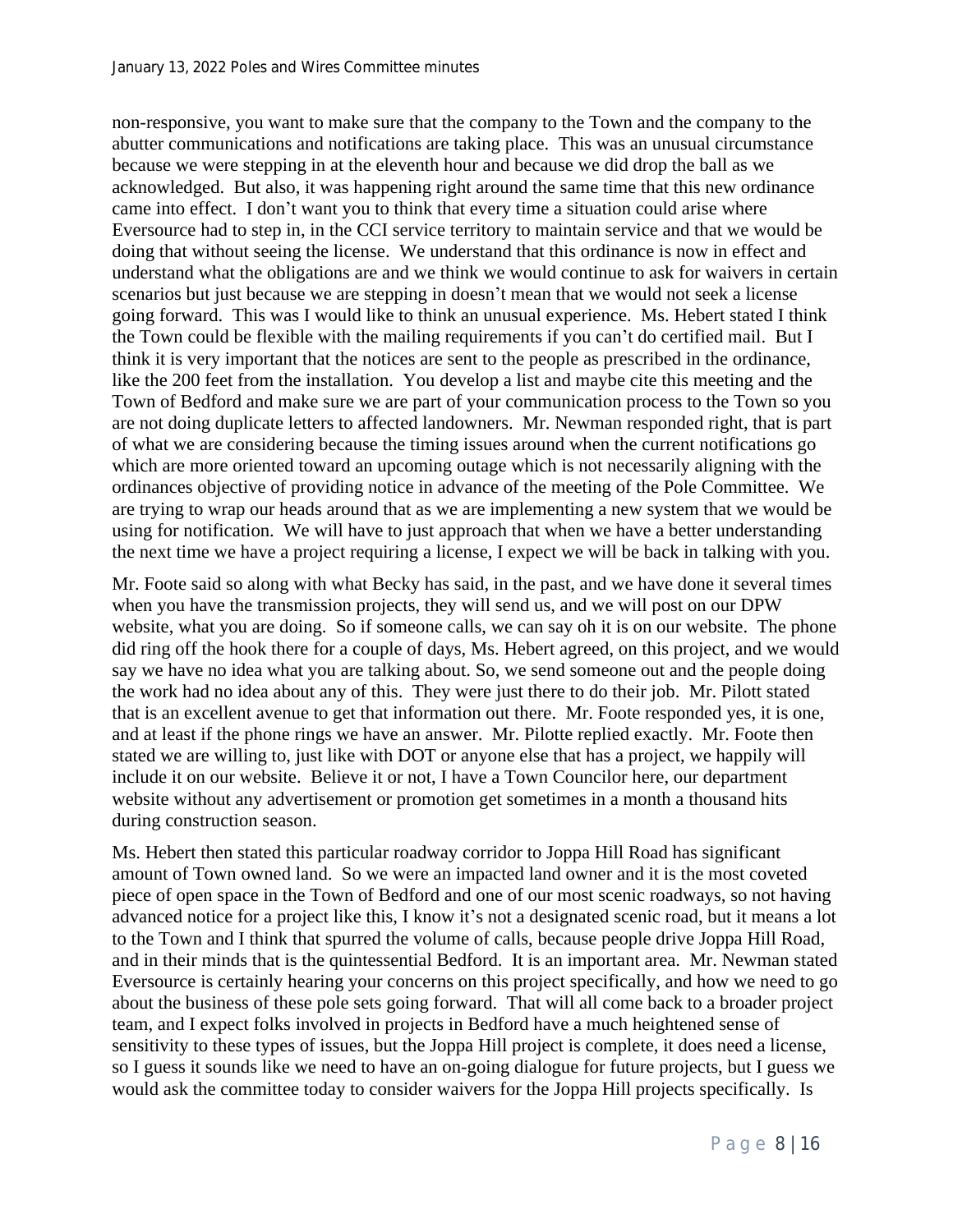there an interest in sending out abutter notification now? Mr. Foote stated I don't have any and Ms. Hebert agreed. Mr. Foote then mentioned that I am hearing that this was somewhat urgent. What caused this to be urgent? Mr. Pilott asked if he would like an overview of the project. Mr. Foote responded that would be great.

Mr. Pilotte asked if Mr. Foote would like an overview of the project. Mr. Foote responded not the project, but where was the new increased need where this had to happen so quickly. Mr. Pilott said let me point out a few things. At the base of Joppa Hill Road, before Highgate Road we have what is called a step transformer bank right there. That takes the voltage that comes down Route 101 and reduces it to a lower distribution voltage. Basically we had customers in this area of Joppa Hill Road as well as up the road that were fed from that source. This step bank essentially hit a hundred percent of its name plate rating and from our perspective once that happens we need to develop a solution to address that so, the solution that we developed here was to convert this line to a higher voltage and then install a new step bank right before North Amherst Road. What we did was we single face coming up here and we actually had two phases from Carriage Lane to North Amherst Road, we had two phases in the air, but we were only using one. So what we did was we brought three phase up from Route 101 all the way up to Carriage Lane, and then we utilized those two phases to put two step banks up here, which addressed that overload situation. As part of that project, we put a step here to get the voltage down for Old Evergreen because it is all set at 7.2kv all pad mounted underground equipment, and we put a step transformer bank for Hearthside Circle and Old Stone Way. We did convert Carriage Lane at the same time. The second reason we did this job is down over here off of Meetinghouse Road, down by the Golf Course, we have what's called Meetinghouse Road substation. We have the 3W2 circuit that feeds out of that substation. That pretty much feeds a good portion of the customers in the Bedford area in a westerly direction. It also comes down Meetinghouse Road and actually picks up a load off of North Amherst Road and Campbell Road. So we have a lot of these saturated residential areas, a lot of undergrounds, a lot of load and so the second issue we were up against was we were starting to push the name plate rating on that substation transformer, and again we needed to identify a solution to address that. Over the last couple of years we did some load balancing on the circuits which were some small jobs trying to balance the load out, but we got to a point where we needed to come up with a solution to off load the station. And so what this project did for us is it did two things: it addressed the overloaded step bank at the base of Joppa Hill Road and it also addressed the condition and allowed us to off load Meetinghouse Road because what we did, as part of this project, we actually picked up some of the 3W2 circuit load off of Perry Road, and in the Rosewell development, so now these customers rather than being fed out of the Meetinghouse Road substation they are now being fed off Route 101 at that step bank. Mr. Foote said the Meetinghouse substation goes from 85% capacity to 60? Mr. Pilotte said he didn't follow him. Mr. Foote stated you said it was at capacity and to step down its capacity to distribute, right? Is that what I understood? Mr. Pilotte answered the loading at the station was pretty much at the name plate of the transformer substation transformer. Mr. Foote states so you are at maximum? Mr. Pilotte stated we have different load levels. Mr. Foote said yes that is what I was asking, were you at 85% and now you are at 60? It doesn't say there was a new and increased load demand anywhere. Is it just something someone noticed and you needed to rectify? Mr. Pilotte said my engineers keep track of the loads in the substations and in our steps on a regular basis. I think what might have happened here a little bit was when covid came in in 2020, there were a lot more people working from home and what we saw during the summer of 2020, we saw the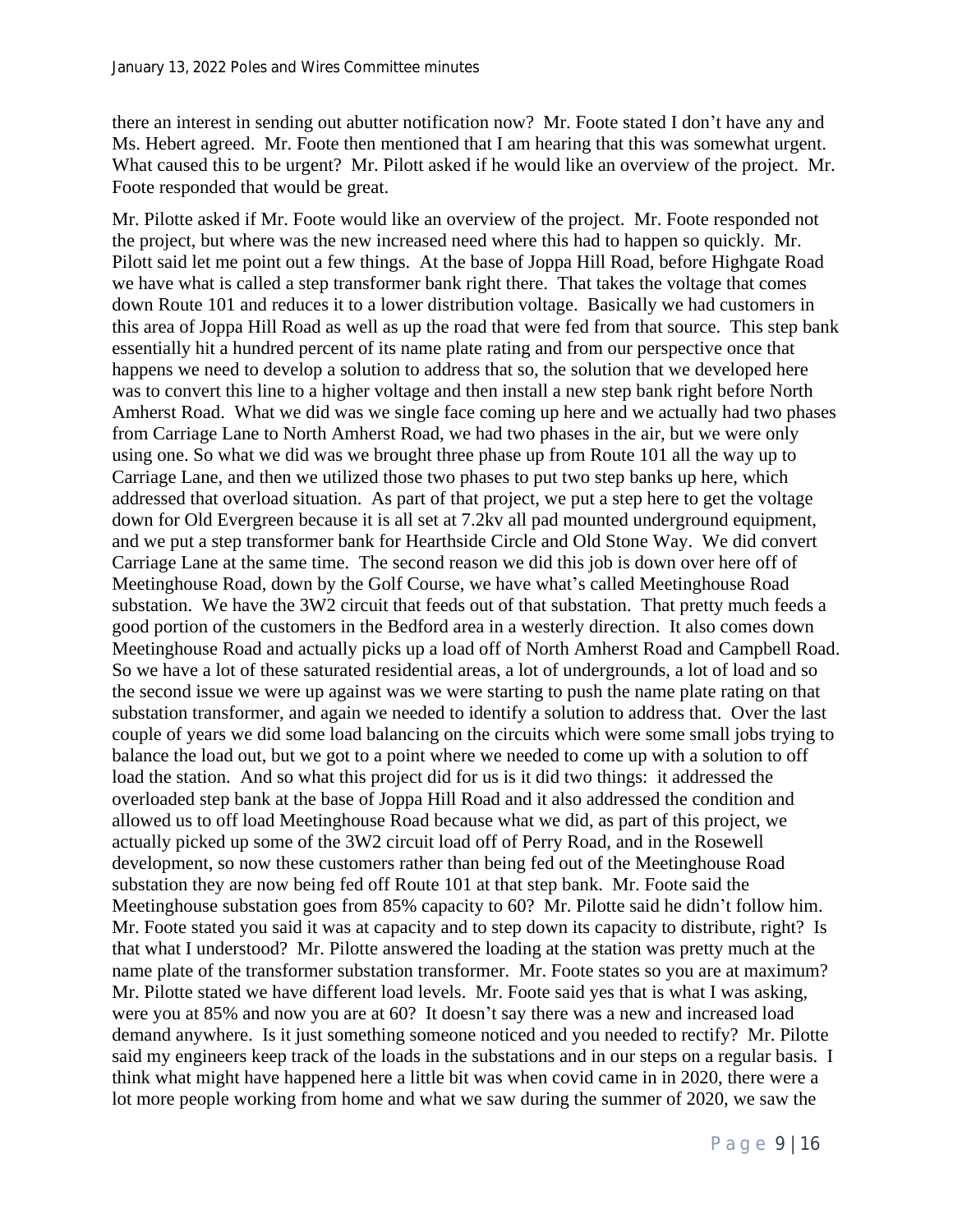loads increase because of that and we saw the same thing this past summer of 2021, so I have a number of load driven projects in my area that we are trying to address to make sure we are not going to overload equipment and we are going to service our customers reliably. Mr. Foote stated great explanation, thank you. I appreciate that. Ms. Radke asked so from what I am hearing and from my layman ears here, is that you are seeing an increase in electricity, is that correct? Is that what you are saying? A usage? Mr. Pilotte replied so we saw an increase in demand. Ms. Radke replied okay an increase in demand, so how does solar fit into all of this? I am just curious and seeing more and more people in my neighborhood, I live in McAfee Farm Road by the way, are getting solar, how does that impact the usage? Mr. Pilotte responded well obviously it does take a little bit of load off our system, but on a cloudy day is it really giving us that much of benefit, probably not, but yes we are seeing a lot more solar coming in. Ms. Radke clarified that her point was with more people using solar was it really needed. Mr. Foote mentioned that with this project it will allow more solar into the system. Ms. Radke said okay and Mr. Foote asked if he was wrong on that. Mr. Pilotte said a point I would like to make is if you take covid outside of the discussion, over the last quite a few years we have not been seeing  $3\%$  load growth. We have been seeing a half or  $\frac{3}{4}$  of a percent, so you know we have not done a whole lot of load driven big projects in the last five to eight years in my area. Covid added a little bit of a different dimension to the situation and from my perspective if I am starting to violate design criteria I have to come up with a solution and I impress that on my engineers.

Ms. Hebert asked if Mr. Pilotte or someone from his team could go through the application and identify the new poles and their locations. Mr. Pilotte said sure. Ms. Hebert said she would also like to see where they are less than the 150 feet, and asked the Chairman if that was okay and he agreed. Ms. Hebert then mentioned that the Chairman had mentioned one pole that he was hoping to have relocated. Mr. Foote stated there are two. Ms. Radke said the one on the corner, I do know the one. Mr. Foote replied I have been trying to get that moved for thirteen years.

Mr. Pilotte mentioned that the new poles that you are referring to are part seven, the new poles that we identified on page 4. Mr. Foote asked if the representative could start at the diagrams that I have at North Amherst Road and Perry. Mr. Pilotte asked if they were looking at the construction prints. Mr. Foote said actually, if we are coming from 101 and moving northerly, Highgate is the first road on the left, and you mentioned currently that you have made some modifications right before that. He asked do you see that, Highgate is on the left. Mr. Pilotte asked are you referring to the new pole that was installed. Ms. Hebert stated I see it right here and asked if you have it electronically? Mr. Pilotte said yes and he was asked to put it up on the screen. Mr. Pilotte said this is the construction prints, and Mr. Foote stated exactly. Mr. Pilotte then asked about the location and Mr. Foote stated that was the pole you reset, but the pole immediately North on the opposite side of the road is the pole that has always been problematic. The opposite side of Joppa Hill Road. Mr. Pilotte said he was not aware of that. Ms. Radke mentioned there are two there. Mr. Pilotte stated I was not aware of that, but as far as this application here, the work that we needed to do here is converting the voltage. This was the step bank and we had a higher voltage on the source side and a lower distribution on the load side. So when we converted we needed to put a step transformer to feed Evergreen, so we had to put a pole for the step and we had to put a pole for the riser to the cable in the fusing. Mr. Foote then stated so now you are telling me that there are two poles at that intersection? Ms. Radke stated if I remember correctly they are ugly and Mr. Foote said not only that but it impedes site distance and it affects our winter maintenance with the wing of the plow and it has for a long time. That's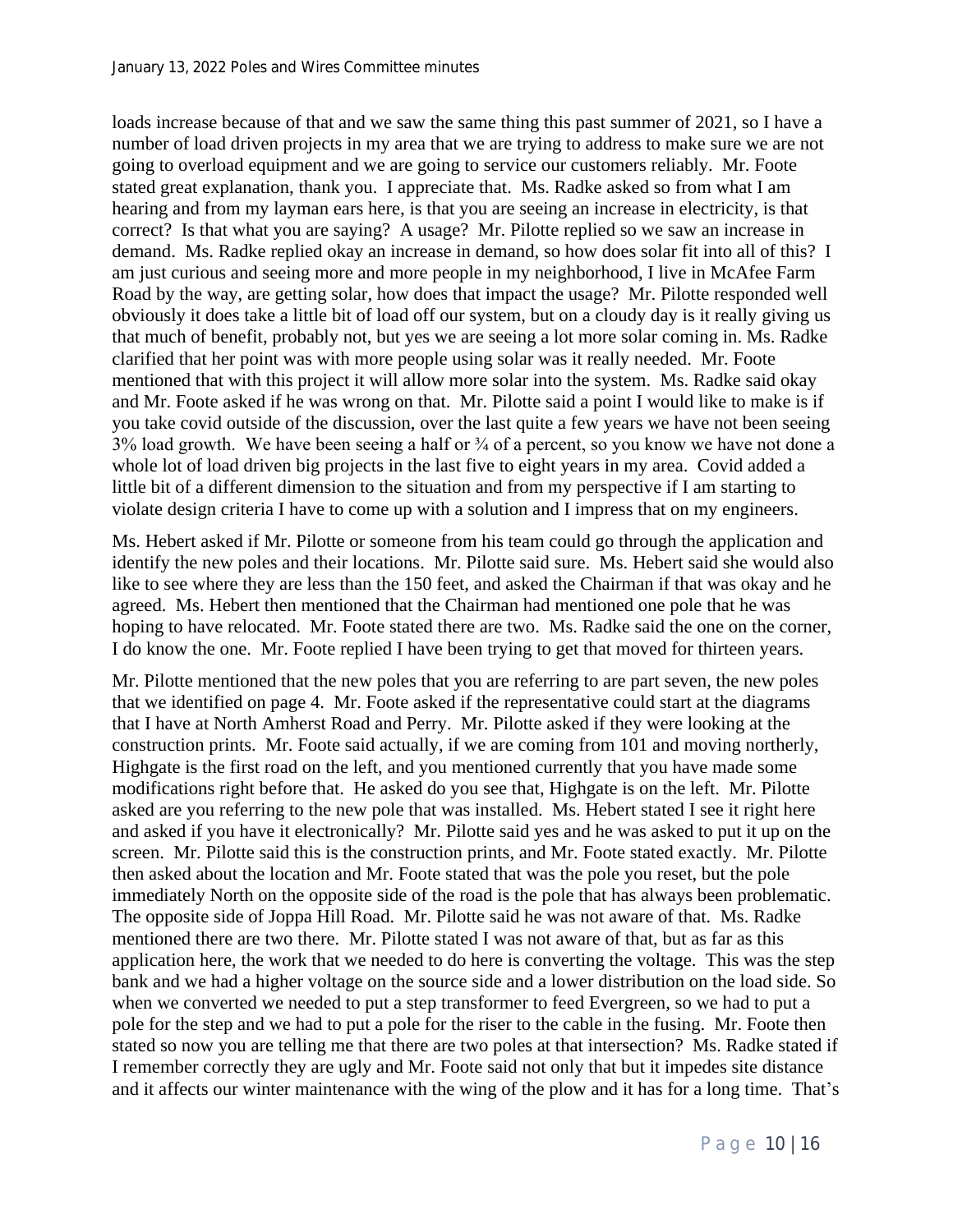why we had it as a known issue for 13 years. Mr. Pilotte said if I took a few pictures would that help and Mr. Foote stated no. Mr. Pilotte mentioned he was not aware of that situation, but that was what we needed to do there. To put two new poles at that location, one for the step transformer and one for the all side using and protection in the riser pole. Mr. Foote asked so is there, well I guess I need to go out in the field and look at it. Mr. Pilotte said yeah. Mr. Foote replied you are now saying there is two at the intersection now plus this step that looks like 50- 75 feet away. Ms. Radke mentioned they did take one down, there was one pole going up Joppa Hill right after Highgate, they cut it off, and I don't know if they remove it yet or not, but it is on that side of the road, the one they cut down.

Continuing, Mr. Pilotte stated we had to put a pole in at Hearthside. And again that was for the step transformer to get the voltage down. Mr. Foote said understood. Mr. Pilotte then said we utilized the existing pole to put the load side protection on. He then stated that I think the other major change was as we approach Middleton, this is where we had to locate the step down bank. Our objective was to get it in before North Amherst Road, the reason being the circuit goes in three separate directions once we hit that intersection. Our goal was to somehow get that step bank located along Joppa Hill Road, after Carriage Lane but before Middleton, and the designers chose that location. So we have two step banks up in the air, and we have the high side and low side protection up in the air. I think to make a long story short, we ended up putting three new poles at that location, at that step bank. Mr. Foote stated it is very busy there. Ms. Hebert then said while we are talking about that location, that is one of the locations that qualifies for the waiver for separation between the poles. Mr. Pilotte stated yes. The reality is we only have so much real estate to work with. Either you have distribution transformers up on the poles that are feeding secondary services to residences. And you can't put a step bank on one of those poles. So there are situations when we have to put in a half pole. Ms. Hebert stated so it is simply to hold the weight of the equipment? Mr. Pilotte said to put the equipment on. For a step transformer bank, we need to have the high side and low side protection on different poles. They can't be on the same pole as the step bank and that is for safety reasons for the guys working up in the bucket. So if you factor that in, and you look at what you have to work with and in a rural area we may have 5 or 6 poles in a row that have no equipment on them and we may be able to use those in order to put an installation in like this. But once you get into more urban areas where you have more equipment on the poles, it gets really tight and sometimes we are forced to put in spans lower than 150 feet in order to get the equipment up. Mr. Pilotte then stated I hope that explained that good enough.

Continuing, Mr. Pilotte said the other new pole that we put in was a regulator pole. Which is right before North Amherst Road. We actually had to put a regulator up on each phase. What a regulator does is it takes the voltage on the source side of it and bumps it up on the low side. I don't want to get real technical, but a circuit, as you head away from the source, the voltage slowly starts to decrease and then there are times when we get to a certain location and we have to put in a regulator, and the regulator bumps it back up and then we can go a further distance. We need to maintain, we have a customer voltage policy in the PC 300 rules that we need to maintain certain voltage levels and we use regulators to help us in that capacity. So we needed to put one new pole there for a new regulator.

Mr. Pilotte then stated I think the other poles in reference, and I'm not sure exactly where they are on this print…Mr. Foote then said so I remember one phone call we received that I think it was around Carriage and they said that you were replacing a pole or a guy wire on their property.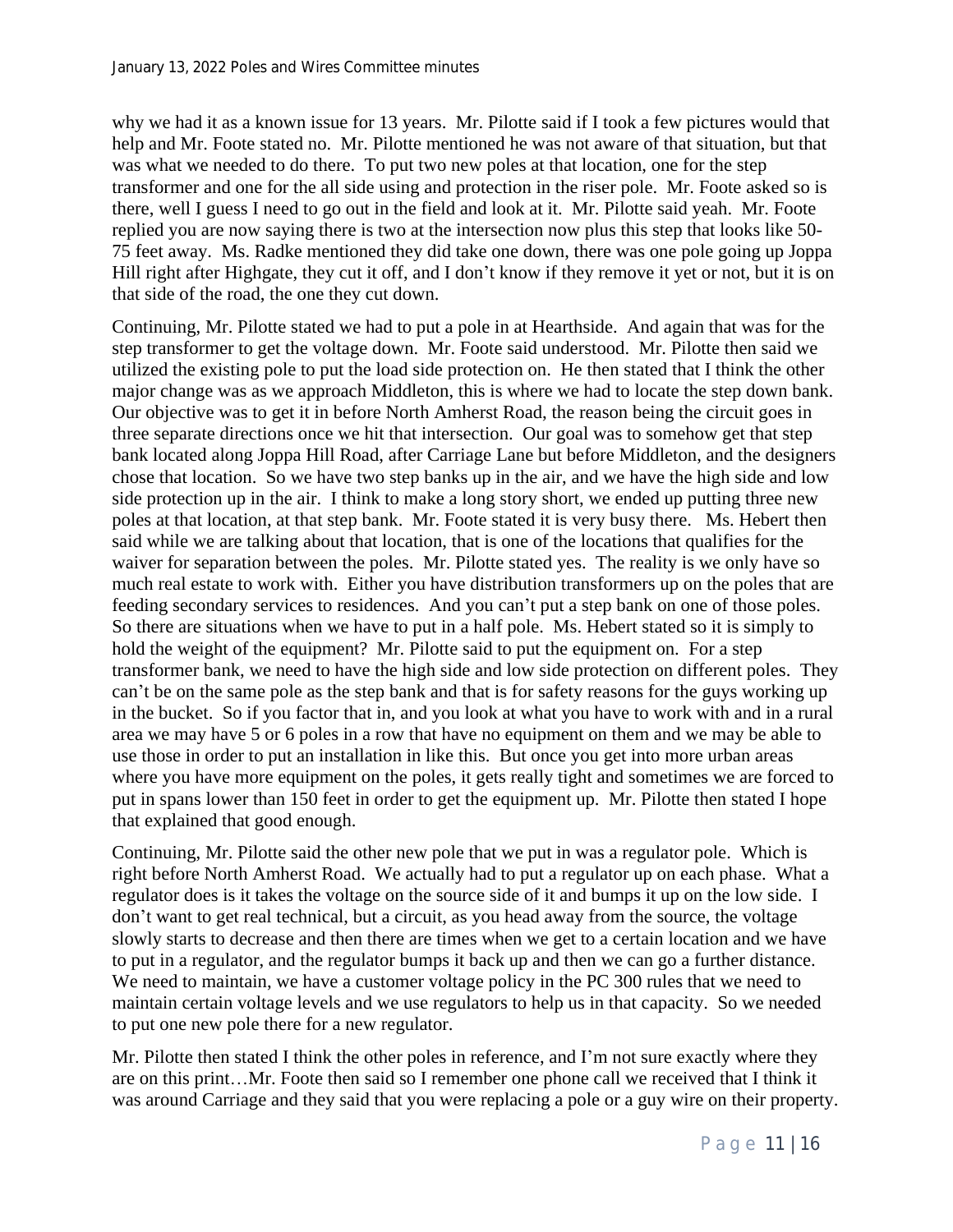Mr. Pilotte said that one doesn't ring a bell, on Carriage Lane? Mr. Foote stated I think that is what I recall. Mr. Pilotte said any of the work we did on Carriage Lane, there was no new installation, it was replacement of existing poles, to my knowledge. I know there were three other poles replaced on Joppa Hill Road and the purpose for those replacements was the span lengths were too long. They were acceptable for the bare wire that was out there, but we run covered wire now, because it is much better from a liability standpoint and it's in a spacer cable configuration so it has a high strength messenger on the top, so if a tree were to come down a lot of times it holds it up and it doesn't take stuff down. The issue with that is you can't have 250 foot spans. Mr. Foote stated we understand. Mr. Pilotte continued and said from a design criteria you have to shorten up the spans. I think there were three additional poles put in along Joppa Hill Road just to reduce some of the span lengths. That's pretty much it on the new pole front. Ms. Hebert said thank you.

At this time Mr. Newman stated that if there was any correspondence from that Carriage Lane property owner I can look into it, and make sure the installation was within the easement. Mr. Foote stated like I said, I remember there was a period there of a week or so that the phone did not stop ringing and our business manager came in and said hey someone called and I told them to call the work center number and I never heard anything else. Ms. Hebert stated we were going out and looking at trees, trying to save a tree…Mr. Foote said oh yeah that is right. He said that was the one right after, right near. Mr. Pilotte stated our Veg folks do a really good job with outreach with customers, so they obviously had to look at this line because we were upgrading it and we had some areas that they needed to do some trimming. My understanding is they do an exceptional job with outreach to the customers. Mr. Foote said I remember on one of your projects the kid was excellent, Flanders? He worked for some company I don't remember. He was very good. Someone asked Matt Flanders? Mr. Foote said yes I remember that name, he was very good. Ms. Radke asked if they were talking about communication for this project and Mr. Foote answered no, past projects. Ms. Radke then said I'll be honest with you it wasn't bad. We received two letters, one and they had to change the date and we got emails right before the electricity was going off. It wasn't the best time, right before Christmas, but it was fairly decent communication, to be honest with you. Mr. Foote asked that was after everything was completed? Ms. Radke said no, during it, while they were doing it. Mr. Foote clarified oh for the outages. Ms. Radke stated they had to let us know when the electricity was coming on.

Mr. Pilotte then stated if I could just bring one more point up, Erik mentioned the standing waiver for the 150 foot minimum span lengths, and I spoke a little about the constraints we are under when we run the new conductor, and install some of our equipment, so that would not only apply to this project but other projects as well. Mr. Foote stated I agree with you 100%. It was so easy in years past, you guys would come up with a plan, we would walk it and spend 15 minutes and say let's go. We tried to accommodate. Mr. Pilotte said I will be honest that should have happened in this case. Absolutely. Ms. Hebert asked Mr. Foote if we could approve a blanket waiver subject to review and approval by the Department of Public Works. Mr. Foote stated like I said, I had a lot of good conversations with Kelly Merritt, and now I'm reading through this and I don't like to delay things any more than I have to, but I think it's prudent that Public Works goes out and revisits two poles, one at Evergreen and I think one is north of it 200 or 300 feet on the right that is too close to the road. Mr. Pilotte asked if Eversource could have someone from their team meet them out there. Ron, the design supervisor stated yes. Mr. Foote stated send us a communication and we will have somebody out there, whether it's me or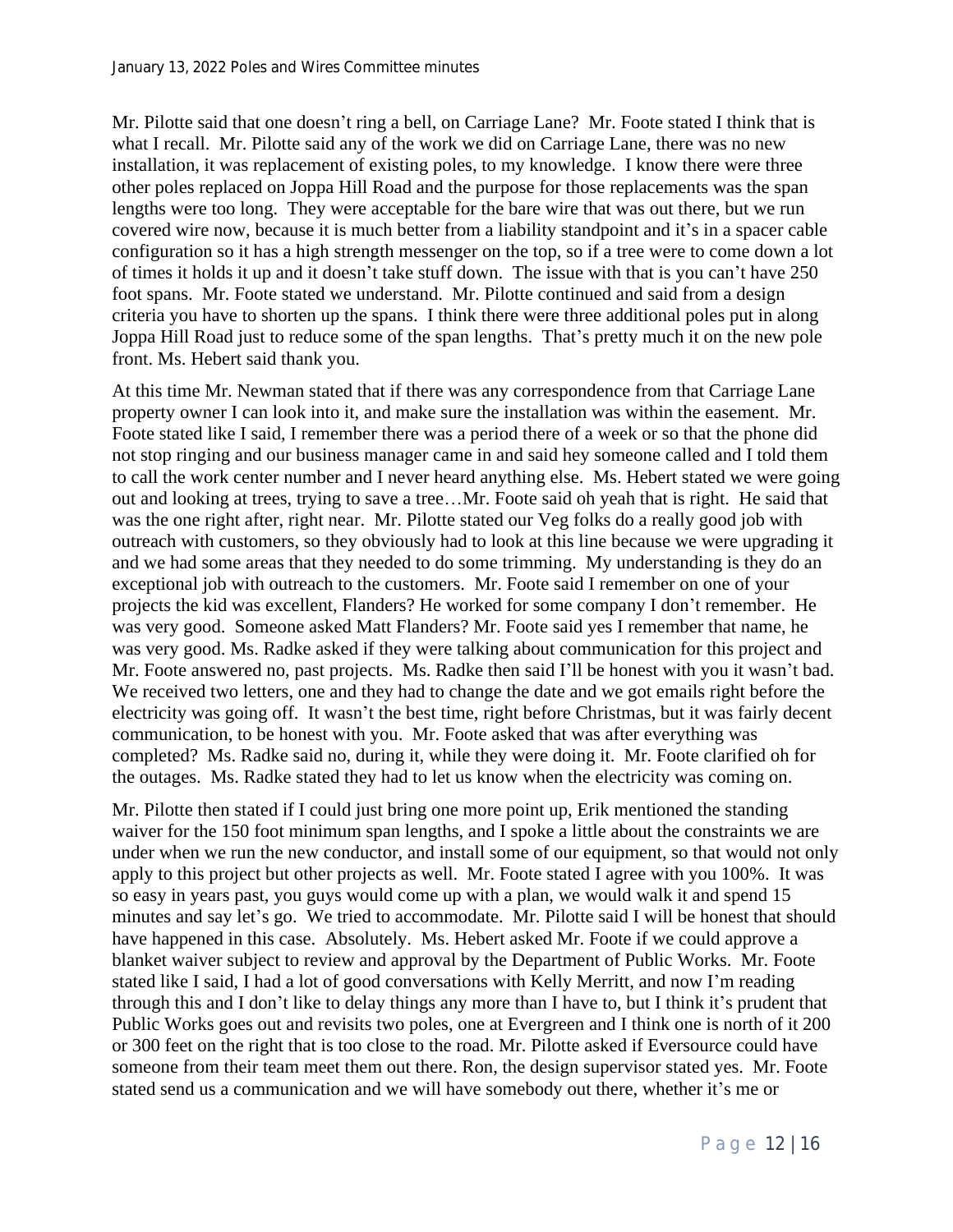whoever. Mr. Pilotte confirmed that this was Evergreen and Joppa on the left (southwest quadrant) and 300 feet to the north on the right is the second pole, if I recall correctly, I am going back years.

Mr. Foote then stated I hope all of the new poles are at least seven (7) feet from the edge of pavement. I'm really crossing my fingers. Ms. Radke mentioned the one on the corner is very close. Mr. Foote stated that is why I don't want to drag things out but I think, if we consider coming back in a month we can iron out a lot of things that we talked about today and come up with some sort of an administrative relief, and also I would like to know the cost of this project. I think it is important. You emphasized that a number of times and I would like to know what the cost of this project is. Mr. Pilotte stated okay. Mr. Newman stated that is information that group can share. The point I was making was that the new application content requirements under this ordinance would increase private costs beyond what it already has; the large scale projects, to send registered mail out to a lot of abutters. Mr. Foote and Ms. Hebert stated we are with you. Mr. Newman continued and said the visual analysis and also the distribution group doesn't have in house licensed surveyors, stamped plans and multiple angle visuals would have to be outsourced. Mr. Foote stated and this goes back to what I was saying about the collaborative approach. We have employees that have been with us for decades, and we all have a good sense as to where the right-of-way is, and in some areas, our rule of thumb is seven feet from edge of pavement. Everybody from Eversource that I have ever come into contact with or communicated with knows its seven feet from the edge of pavement is where the pole set is. So, that is the type of methodology we want going forward, is what we had in the past, because it worked. Mr. Newman stated I don't see any reason we can't do that. Kelly as you may have heard, has moved into a new role and David Creer is our new guy. Mr. Foote stated he was in Florida when he called and I didn't call him back, sorry. I watched the Miami Dolphins beat the Patriots. (Laughter).

Ms. Hebert then asked Mr. Foote, for procedure, should we open the public hearing and take any comments from the public? Mr. Foote stated if you are ready to do that I agree. Do you have anything before that that you want to share? Mr. Pilotte stated the only one last item I wanted to bring up is the standing waiver for the stamping. I just wanted to show you that that binder over there sitting on that chair, that is our overhead standards book. We have a department at Eversource that that is their sole job; to update the standards, the design and construction standards on a regular basis. When a new version, or new addition of the national electric safety code comes out, they analyze that and make sure our standards are in compliance, and so we use it across all three states. Mr. Foote stated I think that is something over the course of the next month we should have a conversation about, and accommodate if we can. Ms. Hebert agreed. Mr. Pilotte said thank you. Ms. Hebert then stated it sounds like we may need to continue this discussion to the February meeting and that would give us a chance to review some of the items we discussed today in the field. Mr. Foote stated and let's hope that when we come back in February, whatever the date is, the discussion is a lot shorter. Ms. Hebert stated yes.

Continuing, Mr. Foote stated hopefully we will have a number of items that we agree with what they are proposing and where we disagree then, we will have more discussion. Ms. Hebert stated we will figure it out. In lieu of a blanket waiver for some of these items, I would like to have a better sense of what exactly the coordinated communication expectations will be moving forward. Mr. Newman stated I think that is fair. Based on the feedback I am hearing, I can't commit to it, we will need to discuss it, but what I am envisioning is outreach meeting either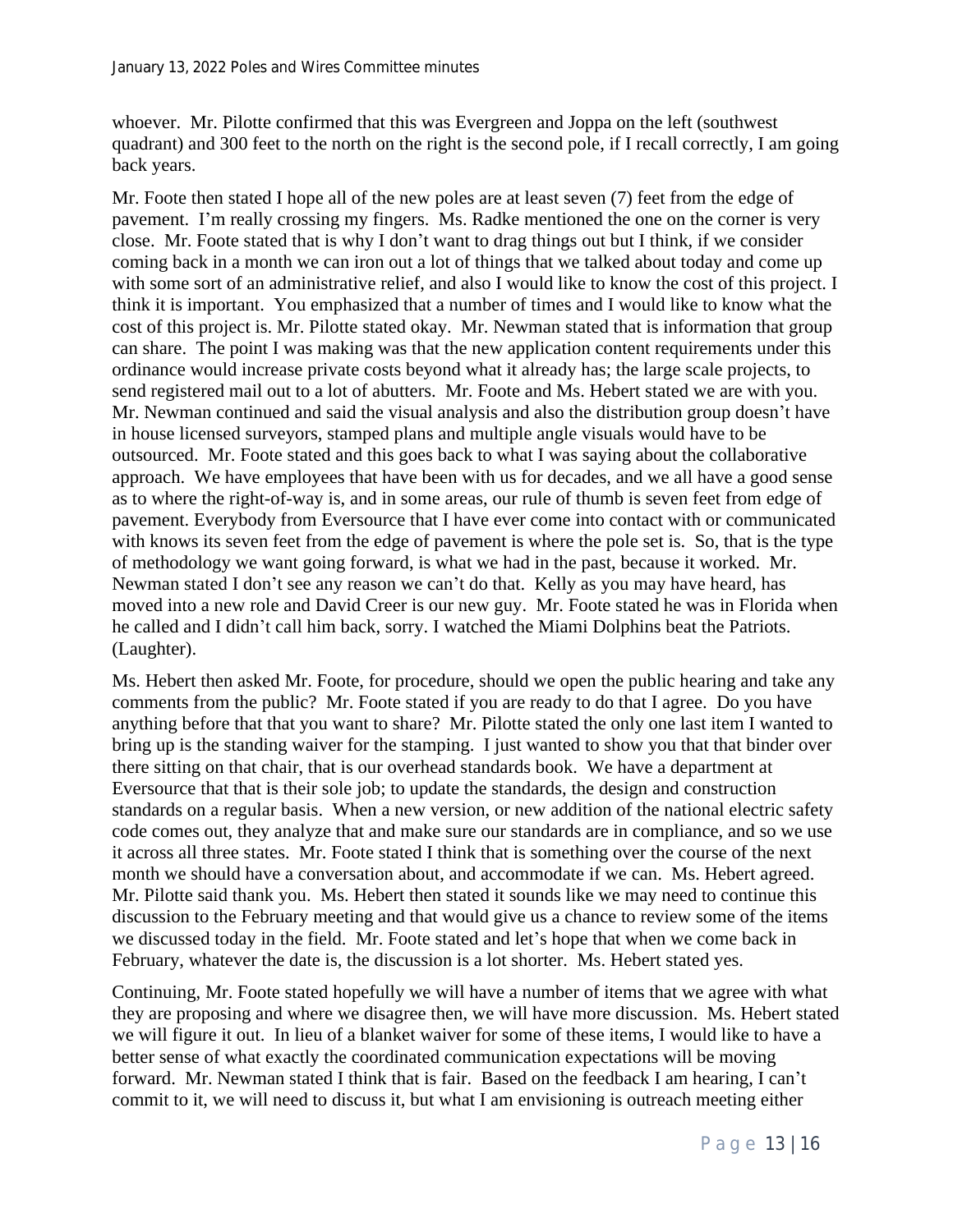over the phone or in the field where it is necessary before a project starts. Explanations and answering all questions with the hope that, whether it is Jeff or someone from his staff we are meeting with, would have authority to entertain requests for specific waivers following that meeting. It wouldn't be necessary for every project to come in and do a public hearing and presentation for waivers, I think they will become…Mr. Foote stated I think we are all going down the same path. Ms. Hebert agreed.

Mr. Creer then stated obviously the standing waivers issue and communications issues, all of that we will have to come back and revisit, but my question is, I guess, are we also going to postpone the current permit that we are seeking as well? Ms. Hebert answered yes. Mr. Foote stated I think, as I said, I have been trying to get that pole moved for thirteen years, and if either one of you think I am being unreasonable asking for another month, based on the occurrence that's before us then let me know. Ms. Radke stated I agree. Ms. Hebert stated I also think we should verify that the poles are set at adequate distance from pavement and I would like to take a look at that in the field. Maybe we can touch base on that discussion point at the next meeting. Mr. Pepin asked if the pole that you are trying to move for thirteen years was one of those two poles that was part of the discussion or is it a third pole. Mr. Foote stated as I understand this today, there was always one pole there and you added two. It's the one that has been there for a number of years, and I think the reason why we always received a non-response is because it was direct…somebody has underground utilities connected to the pole so you would have to have a standoff bracket and all of the accoutrements associated with that, and I think that's why it was always pushed off. Mr. Pepin answered okay and stated when we make contact to discuss those two poles, I think CCI should also be part of those discussions because I am viewing this the context of no different than those meetings that you talked about with Mario, where basically the Town is asking us to move existing poles in the right-of-way and that may be helpful to get CCI's engagement, if it's viewed as a Town request that those poles be moved. I think what we found is that, for projects like this, since it doesn't directly benefit CCI and we are the ones asking for it, it is not high on their priority list, because they get no benefit from it. Mr. Foote stated I don't disagree with what you are saying, all three parties should be involved. Ms. Hebert agreed.

Ms. Hebert then stated one last question, do you have any other pending projects in Bedford that you may want to have a pre-consult with us at your next meeting in February? Mr. Pilotte stated I don't have any large projects, per se, I mean the smaller day to day stuff, service for customers, I don't see that at my level. Any of the emergency stuff that comes up, the crews pretty much handle it right away so, I think that was another reason why we had the discussion earlier about the trying to get some sort of standing waiver from the day to day emergency type work that surfaces that we need to address. We can't wait a month to address it, we have to address fairly quickly. Ms. Hebert said yes and Mr. Foote stated we agree. Ms. Hebert then stated there is an emergency provision in the ordinance, so you are exempt from emergency work. Mr. Pilotte stated thank you. Mr. Foote said with that, we can go up Wallace Road, just before you intersect with McAllister on the right, there was a pole there that was always too close to the road, as I said going north on the right and because of its proximity it wasn't two, three feet off the road it got hit by a car and so when they reset the pole, did they put the pole closer to the road or further away from the road? They put it closer to the road. So those are the type of things that if we received a phone call, I know your crews are your crews, we understand all that but there has to be some thought into some of these exercises that occur and some of the protocols in operating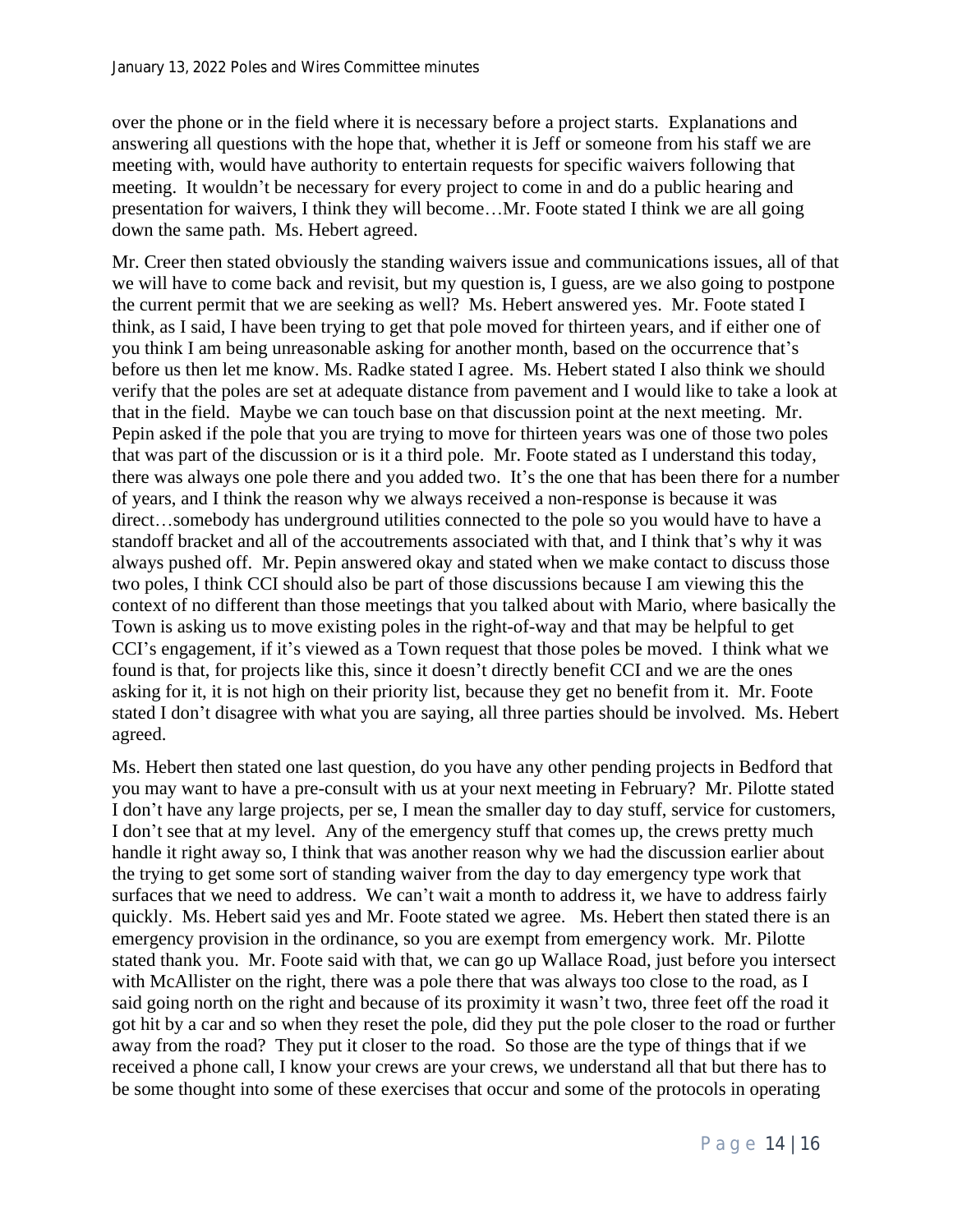procedures that you have to not cause something to be more dangerous than it was for us. Going up Wallace Road, before you get to that back across from Benedictine Park there are two poles that we have been trying to get relocated since, while I have you all here, 2015. Mr. Creer asked where is the location? Mr. Foote answered Wallace Road… 2014-2015 Road project with the utility company carry overs…Wallace Road middle project phase III between Ministerial Road and North Amherst Road…you guys got to those, but there are still two or three across from the Benedictine Park on Wallace Road. So if you leave here and you go westerly on North Amherst Road and you get to Wallace Road take a right. Go up over the hill, and Benedictine Park is on the right. There are two poles there and you can see where the plows scrape some constantly when it goes by for winter maintenance and if you continue up there is another pole on the outside of a curve that is also too close. Mr. Radke asked if that was the one DPW put up reflective, the one I always complain about, it's too close and someone is going to hit it? Mr. Foote stated we did. Actually that's going south on the right, across from Ministerial and back to what was said previously, Consolidated Communications needed to connect to a house and so I finally got that one moved. Ms. Radke said yes you did. That was a scary one.

Mr. Foote then stated we understand your relationship with Consolidated, we do. Mr. Newman stated it is challenging right now with that regulatory issue, so we filed that document in December of 2020 asking for approval of, essentially we would acquire all of their joint ownership interests, state wide, except for things in their service territory that we don't still have to get done, they would continue with all of that. Mr. Foote stated sure. Mr. Newman said everything else we would get their 50% interest and I would have expected we would have a decision on that within three months and it has been 10 months later, and the hearings are not until March. Mr. Foote stated we get it. Mr. Newman then said a new department of energy came into existence, everything is kind of a mess, regulatory on the state level. So CCI unfortunately, while that is kind of looming in the background, has very little motivation to do anything with the poles that they are contractually responsible for. Mr. Foote said I think we are all dealing with the turnover, it was just unbearable as far as cycling through, there was never any consistency, that's why three of four of the names I mentioned you just dealt with them and you knew it was going to happen with Eversource over the years, and hopefully you have that field person, whoever it is, resumes that consistency. I think when we have the consistency we have collaboration and it really moves things forward for all of us. We are looking forward to re-establishing that. Mr. Pilotte said excellent.

At this time Mr. Foote asked if there were any other questions or comments from the group. Ms. Hebert asked if Mr. Foote would like a motion to continue. Mr. Foote stated I would like to open the hearing up to the public. He said I see no one here from the public so we will close the public hearing and move on to any motions anyone wants to make.

Ms. Hebert stated I move to continue the Eversource and Consolidated Communications application to the February 10, 2022 Poles and Wires Committee meeting. Ms. Radke seconded. Mr. Foote asked for discussion. He then stated for discussion purposes, I would really like to, I know Jillian and everyone is busy, to really consolidate some of these requests and have a methodology to move forward. If we need to have an email discussion or telephone calls, whatever it take to get us to a point where everyone feels comfortable, so we have a methodology that is consistent and efficient. Also, we need to field visit and meet with Eversource regarding some of the poles. Ms. Hebert then said then let me revise that. I withdraw my motion. Ms. Radke withdrew her second.